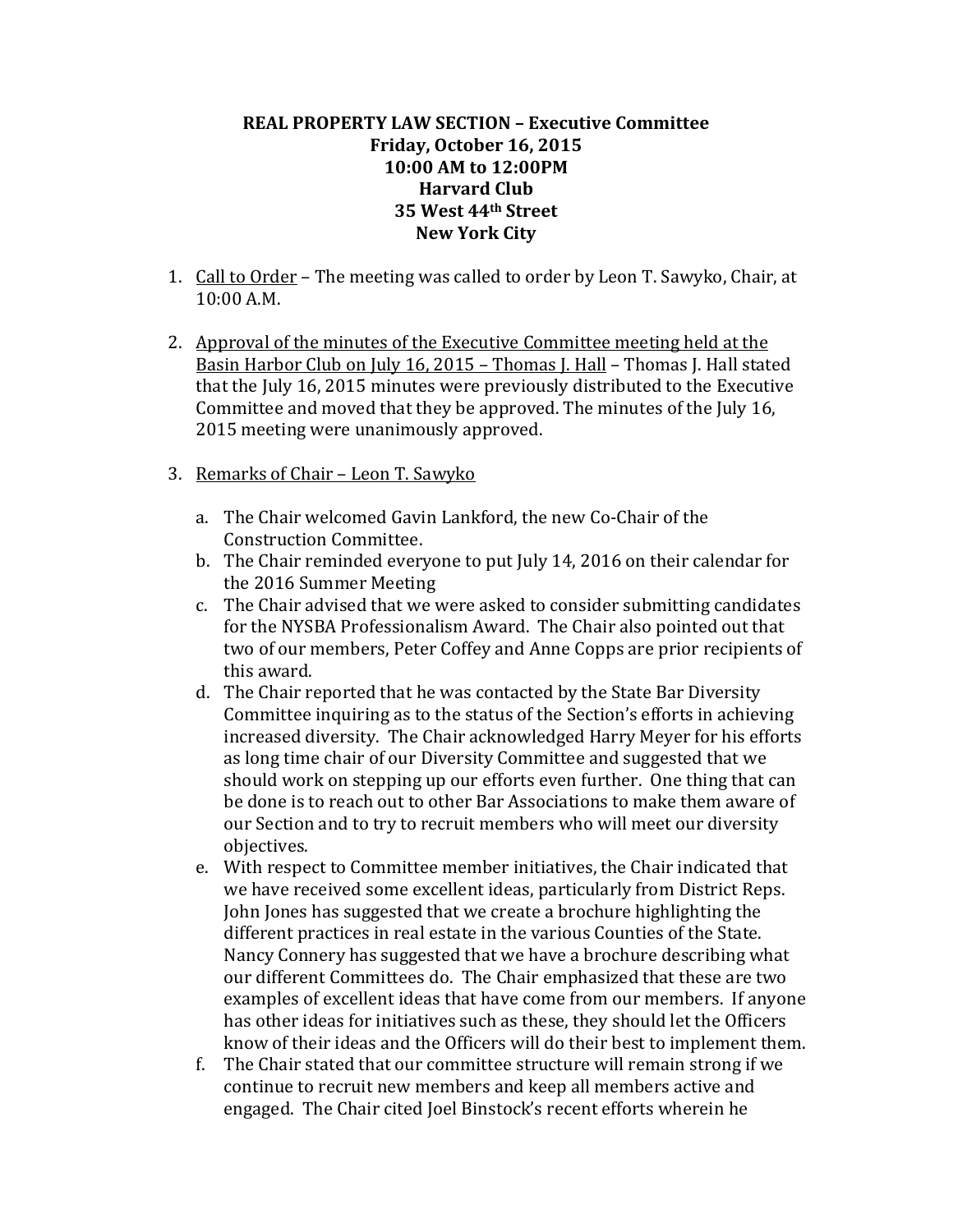scheduled a program designed to recruit new members to the Green Committee.

- g. The Chair reminded all Committee Chairs that it is the responsibility of each Committee to plan for their own succession. The Chair emphasized that the goal is not to oust experienced members; the goal is to keep the Committees vibrant and effective.
- h. The Chair commented that there was a productive meeting with the NYSBA Foundation with regard to the scholarships offered by our Section. The Chair indicated that the Foundation was very supportive of our efforts and he believes they will continue to be supportive moving forward.
- i. The Chair stated that there is a Women on the Move 2015 program, which is being co-sponsored by our Section, scheduled to be held in Albany on October 20, 2015.
- j. The Chair advised that we should refrain from scheduling Committee CLE programs from November through January because the resources of the NYSBA are largely committed to the Annual Meeting during that time period.
- k. The Chair advised that the Nominating Committee, which is being chaired by David Berkey is in place. The other members are Steve Alden, Ben Weinstock, John Privetera and Heather Rogers.
- 4. Meeting Reports
	- a. 2015 Summer Meeting follow up Mindy Stern reported that due to a combination of outreach and subsidy, the attendance at the summer meeting was exceptional with 171 attendees. Mindy also encouraged those who were paired up with a new attendee at the summer meeting under the "buddy system" continue to stay in touch in an effort to keep them involved and active members. Sam Tilton asked whether the subsidy will be tweaked so that people who can otherwise afford to pay do not take advantage of the subsidy. Spencer Compton indicated that the goals of the subsidy were laudable and that there will be tweaks made in an effort to avoid abuses. The Chair also pointed out there were successes with the subsidy as well as abuses and that the adjustments to the subsidy program will be targeted to try to focus on what works. Steve Alden suggested that the subsidy be limited to attorneys admitted to the Bar for less than ten years. Dan Zinman pointed out that the ten year requirement is arbitrary and does not make sense for a lawyer who, for example, may have been recently laid off. Mindy Stern stated that the point of the subsidy was not dependent on who can afford to pay, the point is to attract and engage new members, regardless of their ability to afford the meeting. Maureen Lamb suggested that we keep an eye on whether those who took advantage of the subsidy attend next year.
	- b. 2016 Annual Meeting Mindy Stern reported that for the CLE program, there will be two panels: one on crowdfunding and one geared to a Q & A session of various experts. The Executive Committee dinner will be at Upper Story. The luncheon will be at the 21 Club.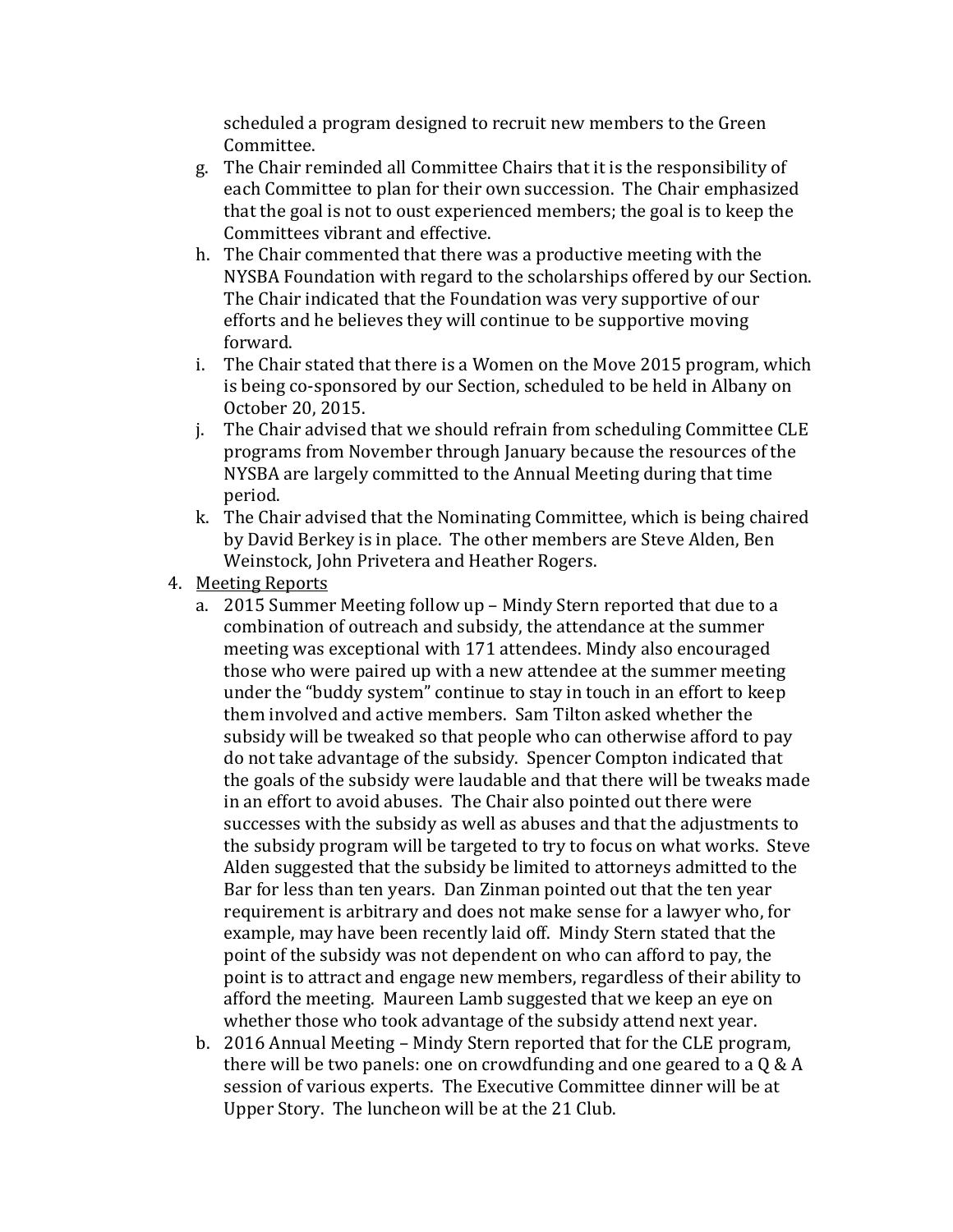- c. 2016 Summer Meeting Trish Watkins reported that the 2016 Summer Meeting will take place from 7/14/16 through 7/17/16 in Boston at the Long Wharf Hotel. The CLE program is still being developed.
- 5. Financial Report Spencer Compton. The Section continues to stay within budget. Although the final numbers are not in, the Section still has a surplus of approximately \$150,000.00. Spencer Compton stated that it has been suggested that the allowance for Executive Committee members who live more than 100 miles from the meeting should be increased from \$600.00 to \$750.00. Spencer further pointed out that the \$600 figure has been in place for a very long time and that the cost of attending the meetings, when cab fare, flights and hotel rooms are considered certainly exceeds \$600.00. Gerry Goldstein moved to approve increasing the limit to \$750.00 and the motion was seconded. Ira Goldenberg stated that he believed there was a concern with going over \$600.00 because once \$600.00 is exceeded, then a 1099 must be issued and NYSBA did not want to incur the additional accounting fees. The Chair asked that the motion to approve the increase be subject to approval of the NYSBA and the motion was unanimously amended accordingly. The Chair then called a vote on the motion and it was unanimously approved.
- 6. House of Delegates Report Sam Tilton stated that there was nothing to report since he gave his House of Delegates report at the summer meeting and there had been no further House of Delegates meetings since. Sam also advised that the Finance Committee was starting to look at the various Section surpluses and that the RPLS is viewed as a Section that is taking appropriate steps toward putting our surplus to productive use. Steve Alden reported that at the upcoming House of Delegates November meeting, they will be taking up a discussion on revisions to the New York State Constitution.
- 7. NYSBA Executive Committee Report Ira Goldenberg reported that there are two issues that will likely be addressed in the near future by the NYSBA: (a) pro bono representation, which is being actively pushed by Chief Judge Lippman; and (b) attorney ratings by outside companies. There are strong feelings and opinions on both of these issues and they are likely to be hotly debated and contested in the near future.
- 8. Section Projects and Initiatives
	- a. Section Calendar the Chair advised that Gerry Goldstein continues to run the Section Calendar and that all committees should advise Gerry of any upcoming meetings, events, seminars, etc. All such matters should be sent to Gerry Goldstein at his new email address: [geraldgoldstein939@gmail.com.](mailto:geraldgoldstein939@gmail.com) The Chair reminded everyone that any Committee having a meeting in January at the Annual Meeting, the Committee Meeting should be put on the Section Calendar.
	- b. Task Force on Draft Insurance Department Regs Gerry Antetomasso reported that nothing new has occurred and that in view of the fact that there is a vacancy in the position of Superintendent of the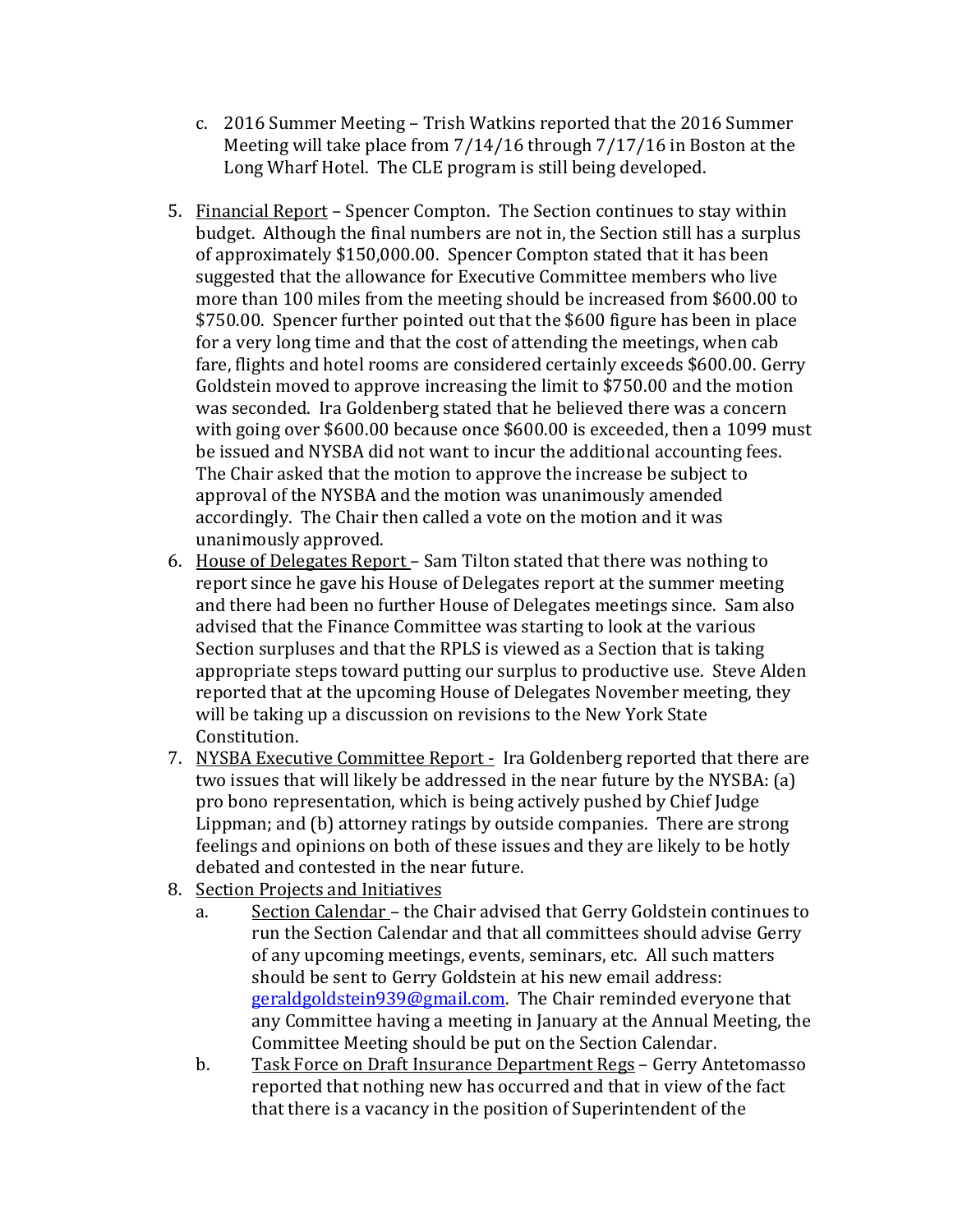Department of Financial Services, it is not likely that anything further will occur until that vacancy is filled.

- c. Scholarships Mindy Stern reported that the scholarship amount for both the Lorraine Power Tharp scholarship and the Mel Mitzner scholarship has been increased to \$5,000.00. There should be greater awareness of the scholarships based upon the increased efforts of the NYSBA Foundation and due to improvements on the RPLS website. In an effort to attract more potential candidates, the GPA requirement has been reduced from 3.5 to 3.0. Mindy stressed that the GPA is just one of many factors considered in awarding the scholarships. The deadline for submission of applications will be moved to mid December. The recipients of the scholarship will be determined by mid-January so that they can be announced at the Annual Meeting and hopefully the recipients can attend the Annual Meeting. Joel Sachs reported that he was asked to do a dedication of the Attorney Escrow book, which is edited by Peter Coffey and Ann Copps. Joel's law firm had a ceremony and presented the Attorney Escrow book to Mel's widow, Roz Mitzner, who was very touched by the gesture. Subsequently, Roz Mitzner made a substantial additional donation to the scholarship fund. Bob Zinman suggested that the Section prepare a letter promoting the scholarships and that each member of the Executive Committee could send that letter to any law school that they have an affiliation with.
- d. Attorney Escrow Task Force Gil Hoffman reported that the work of the task force is ongoing.
- e. Amendment to POA Statute Joe Desalvo reported that the task force has been meeting on a monthly basis. The task force is working on a comprehensive re-drafting of the POA form and to eliminate the Major Gifts Rider. The task force is also revising some of the language regarding access to medical records so that it is clear that such access is not granting health care decision making. Gerry Antetomasso reported that there is broad representation on the task force from a number of sections including, RPLS, T & E, Elder Law and Business Law.
- f. By-Laws Task Force The Chair reviewed the report of the By-Laws task force in view of the fact that the task force chair, Karl Holtzschue was unable to attend the meeting. The Chair indicated that he was hoping to have the proposed By-Law amendments approved at this meeting so that they could be brought to a vote before the entire Section at the Annual Meeting. The review of the By-Laws was prompted by a recognition that in many cases, our existing By-Laws would not permit many active members to be on the Executive Committee. In addition to making some technical amendments, the goal of the proposed revisions is to: (a) increase the length of time that members can act as Chairs of Committees; (b) create other classes of membership, such as Emeritus; and (c) clarify the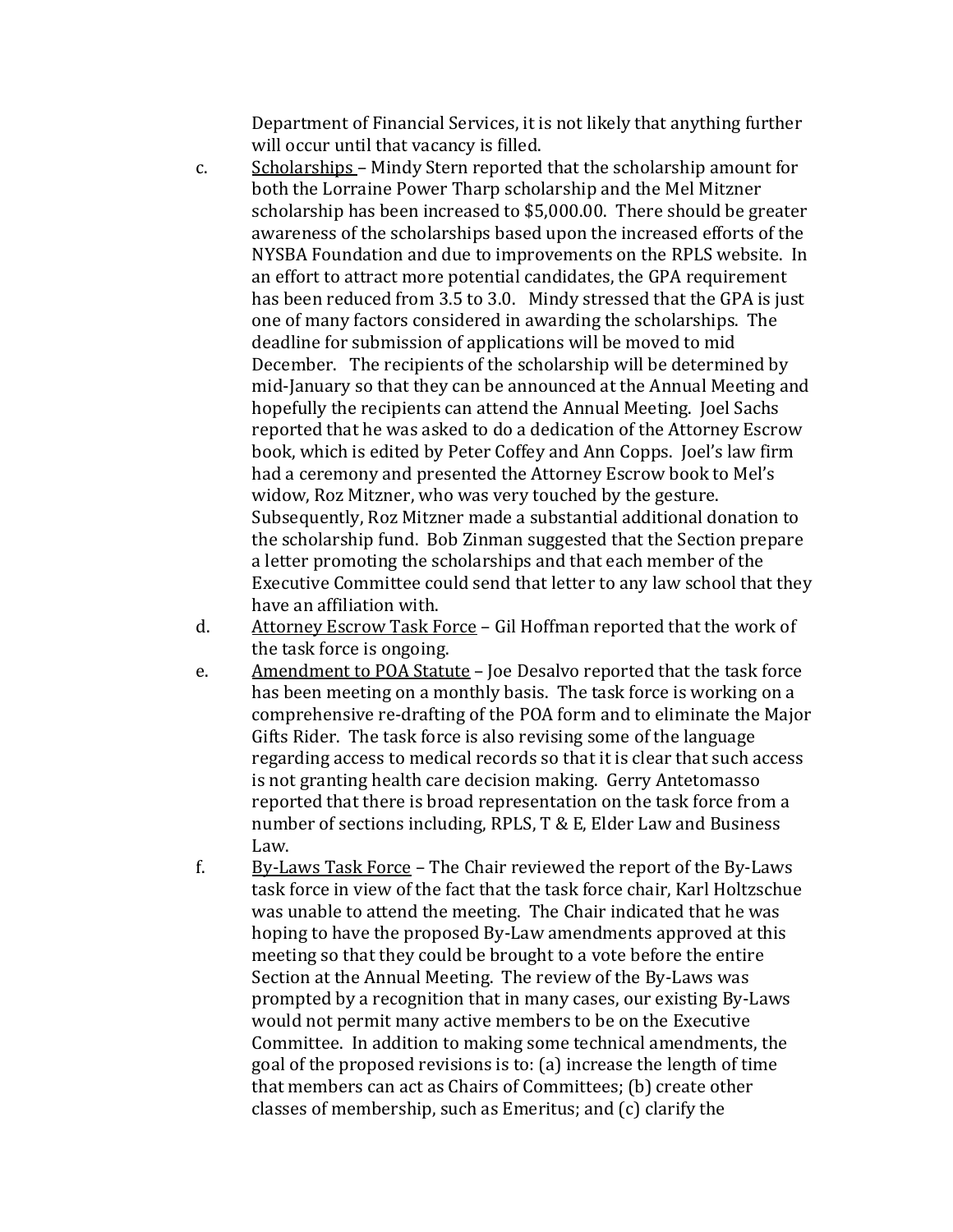distinction between administrative committees and substantive committees. The intent is not to eliminate productive members of the Executive Committee; the intent is to be sure that we have places available for valuable experienced members who continue to produce as well as to bring in new blood. The Chair then went through the text of the changes proposed by the Task Force, which changes are addressed in the attached report of the By-Laws Task Force. Numerous comments were made to the changes proposed by the task force and a number of technical corrections were suggested by the Chair and others. A motion was made by Steve Alden to approve the By-Laws changes as recommended by the task force with the further changes as discussed during the meeting. The motion was seconded by David Berkey. Sam Tilton requested that the change to Section 9 be clarified that the Chair of the Section would appoint the Chair(s) of an Administrative Committee but that the members of the Administrative Committee would be appointed by the Chair of the Committee (and not the Chair of the Section). The Chair suggested that the matter be referred back to the Task Force to clarify that issue and the motion was amended accordingly. After clarification by the task force, the amended By-Laws were to be submitted to the Executive Committee of the NYSBA for approval so that they could be voted on by the RPLS Members at the Annual Meeting in January. The motion was unanimously approved.

## 9. Reports of Standing Committees<br>a. Substantive Committees

- Substantive Committees<br>1. Attorney Opinion
	- 1. Attorney Opinion Letters No Report<br>2. Commercial Leasing Bob Shansky re
	- Commercial Leasing Bob Shansky reported that the Committee was planning a CLE for early November, which could include ethics credits, on the topic of social media. The Committee was unaware of the November restriction on CLE Programs. Bob had also submitted a case of interest to discuss, but passed on doing so in light of the time constraints on the meeting. The case, *H.L Realty, LLC v Edwards*, 131 AD3d 573 (2nd Dept 2015), is attached to these minutes.
	- 3. Condemnation and Certiorari Karla Corpus reported that a downstate Co-Chair is still needed and that the Chair was assisting in trying to find a candidate. The committee is keeping an eye on legislation that is seeking to amend the Real Property Tax Law to allow tax exemptions under Section 420-a and 420-b to go into effect retroactively, even if the applications were submitted after the March 1 deadline.
	- 4. Condos & Co-Ops No Report.<br>5. Green Real Estate Joel Binsto
	- Green Real Estate Joel Binstock reported that he is making efforts to re-invigorate the Committee. His efforts include a social / non-CLE meeting on November 24th being put on at the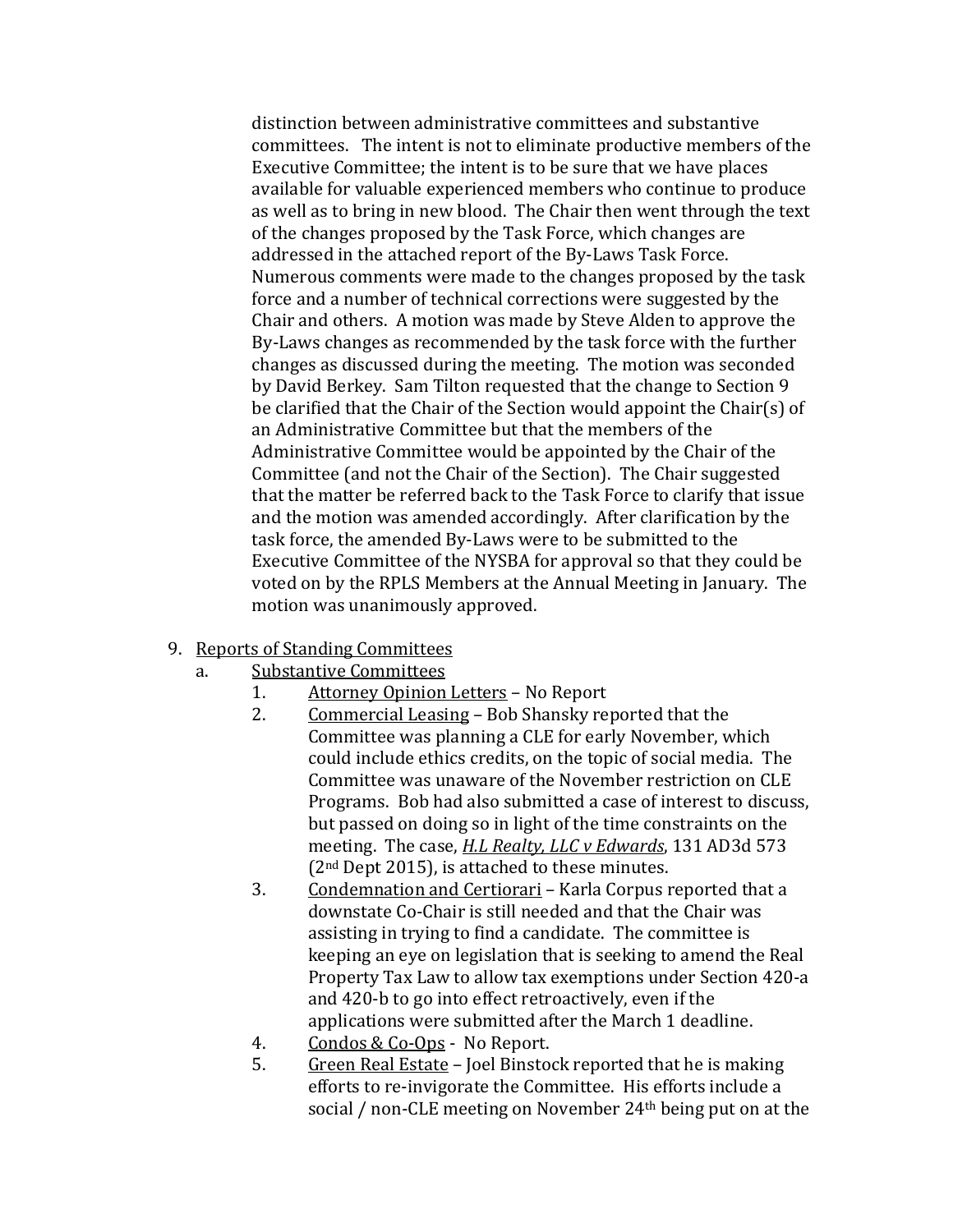Architecture, Engineering and Planning firm of HLW, which will include a presentation on some of the projects HLW is working on. Harry Meyer reported on a project currently underway by the New York Public Library which is working on digitizing their entire collection of maps. Harry pointed out that this can be of significant value for real estate lawyers.

- 6. Land Use and Environmental Law No Report<br>7. Landlord and Tenant Peter Kolodny reported
- Landlord and Tenant Peter Kolodny reported that a CLE program was held by the Committee the previous night; the topic was Reasonable Accommodations for Animals in Housing. Paul Gruber reported that they have circulated cases dealing with the issue of the weight that the Courts will give to the tenant's tax returns in determining whether an apartment is the tenant's principal residence for rent stabilization purposes. The cases discussed, *Matter of Ansonia Assoc LP v Unwin*, 130 AD3d 453 (1st Dept 2015) and *Goldman v Davis*, 2015 Slip. Op. 25310 (App Term, 1st Dept 2015) are attached to the minutes.
- 8. Low Income and Affordable Housing Richard Singer reported that he was trying to find an upstate Co-Chair and will then work on the succession plan for the Committee.
- 9. Not-for-Profit Entities and Concerns No Report.<br>10. Professionalism Trish Watkins reported that the
- Professionalism Trish Watkins reported that the project of summarizing Ethics Opinions and putting them on-line is ongoing.
- 11. Public Interest No Report.<br>12. Real Estate Construction G
- Real Estate Construction Gavin Lankford reported that the Committee has been asked to support the NY City Bar's report and recommendations urging the use of Design Build and Construction Managers on public projects. The Committee is reviewing the City Bar's report and expects to have an update at the next meeting.
- 13. Real Estate Financing Heather Rogers reported that the committee is considering the Uniform Home Foreclosure Procedures Act to determine whether it should be commented on. While many lenders groups have participated in the Uniform Act, virtually all consumer groups have refused to participate in its adoption. The Committee decided that no action would be taken unless and until the Uniform Act gains any traction for consideration in NY. A copy of the Act is attached to the Minutes. The Committee is also considering an educational program or lobbying effort to educate legislators about the causes of vacant homes (sometimes referred to as "zombie homes"). Richard Singer provided a recent article discussing the NY Attorney General's recent efforts regarding "zombie homes", which is attached to the minutes. Heather also mentioned that in view of the fact that the Residential and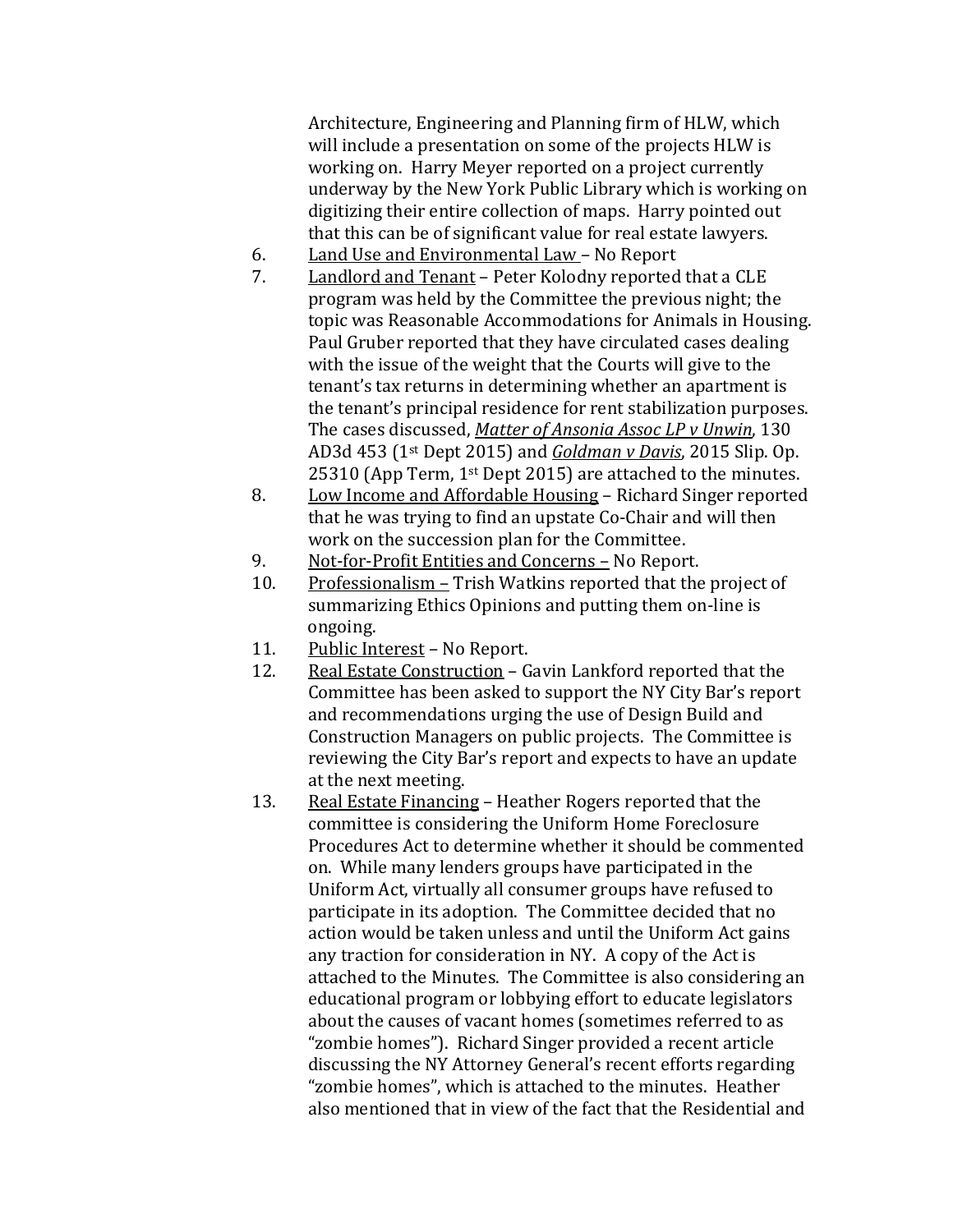Commercial Finance Committees have merged, they should no longer be mentioned as separate committees on the website. Richard Fries reported that there is another Uniform Act recently proposed: The Uniform Commercial Receivership Act. The proposed Act is attached to the minutes. The Uniform Act gives Receivers the power, with leave of Court, to sell the real property during the pendency of the foreclosure action. Joel Sachs suggested that it may be worthwhile to set up a task force to deal with the issue of zombie homes. The Chair agreed that the issue should be looked at and suggested that Heather Rogers, Richard Fries and Joel Sachs confer as to whether a task force is appropriate and what the scope of the issues are that should be addressed.

- 14. Real Estate Workouts and Bankruptcy Dan Zinman reported that the Committee was working on putting together a panel to do CLE with other committees including a CLE with the Condo & Co-Op committee to do a Bankruptcy seminar focusing on issues particular to Condos & Co-Ops such as automatic stay issues, serial filings, lien stripping and landlord caps on commercial units.
- 15. Title and Transfer Gil Hoffman reported on a recent case from the Supreme Court, Clinton County, *Champlain Gas & Oil, LLC v Willis*, which illustrates the problems that can be created by ancient mineral rights conveyances. A copy of the decision is attached to the minutes. Gil suggested that it may be appropriate to consider a Marketable Title Act.
- b. Administrative Committees
	- 1. Awards The Chair reported that Peter Coffey was unable to attend the meeting but has advised that a number of nominations have been submitted and will be considered for the Professionalism Award.
	- 2. CLE Larry Wolk reported that the Advanced Real Estate Transactions Seminar was scheduled for Monday December, 7th and that everything else regarding CLE was moving forward smoothly.
	- 3. Legislation Sam Tilton advised that because the Legislature is presently out of session that there was nothing new to report.
	- 4. Membership Harry Meyer reported that many district reps have been using a hands on approach which has been helpful in retaining and attracting new members. He also emphasized that we all need to be proactive in trying to get active members into the Section.
	- 5. Publications No Report. The Chair indicated that the fall issue should be out in the next week or two.
	- 6. Student Affairs Ariel Weinstock requested that any of the committees let him know if they need a law student for a project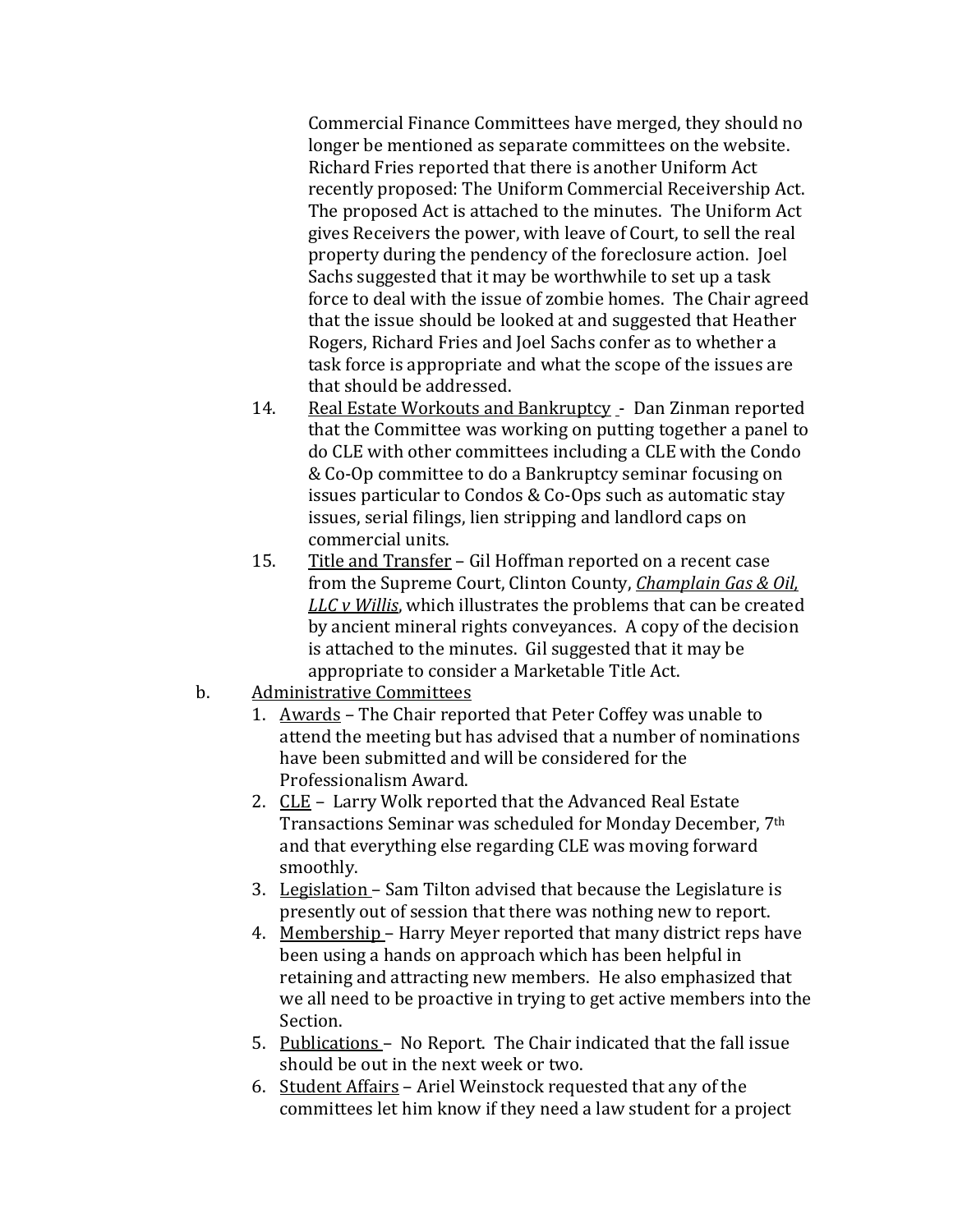or anything else and also asked that any professors or other members of our committee that have contact with law students let them know that this opportunity is available. These activities would fall under the special assistance program – the student is volunteering but gets no credit. Shelby Green advised that the ABA is pushing for more experiential training for law students through legal clinics, externships, etc. Many law schools have adopted full time externship programs, including Pace. Any firms interested in taking on a student (either full time or part time) under the program should contact Shelby Green. David Berkey reported that after four years of effort, Cardozo Law School has agreed to participate in our student internship program.

- 7. Website and Electronic Communications Michael Stevens reported that the committee has updated the legal links of interest on the website and the upcoming events section. Andy Posil reported that they worked on getting new information out on the Tharp and Mitzner scholarships and was able to get that out to every law school in the state.
- 10. Reports of District Reps
	- a.  $1<sup>st</sup>$  District Nancy Connery advised that she is working on updating the committee brochures. She still needs some work on some committee descriptions.
	- b. 2<sup>nd</sup> District No Report.
	- c.  $3<sup>rd</sup>$  District Alice Breeding reported that she had a summer charity event for the Animal Protective Foundation of Schenectady which had 45 attendees and 8 corporate sponsors. Alice stated that she got one new member for the Section and continues to focus on recruiting other new members. Alice is now going to re-focus her efforts at Albany Law School to get students involved.
	- d. 4th District Michele Wildegrube will be attending a program at Lake Placid next week and will try to recruit members from the North Country.
	- e. 5th District No Report
	- f.  $6<sup>th</sup> District John Jones is working on a reference guide which describes$ the variations of local customs for real estate transactions in different areas of the state.
	- g. 7<sup>th</sup> District Heather Rogers reported for Scott Sydelnik that they had a successful party in the spring with the young lawyers division. Their next project is slated for the first quarter of 2016.
	- h. 8<sup>th</sup> District David Mineo reported that he will be conducting a free one hour CLE on basic real estate transactions targeting law students and new attorneys.
	- i. 9th District Lisa Stenson Desamours is planning 2 events: (a) "Escape the Room"; and (b) an event at the Morgan Library, Ernest Hemingway Exhibit. Lisa is also looking into holding a function at the Newburger Museum on the SUNY Purchase campus.